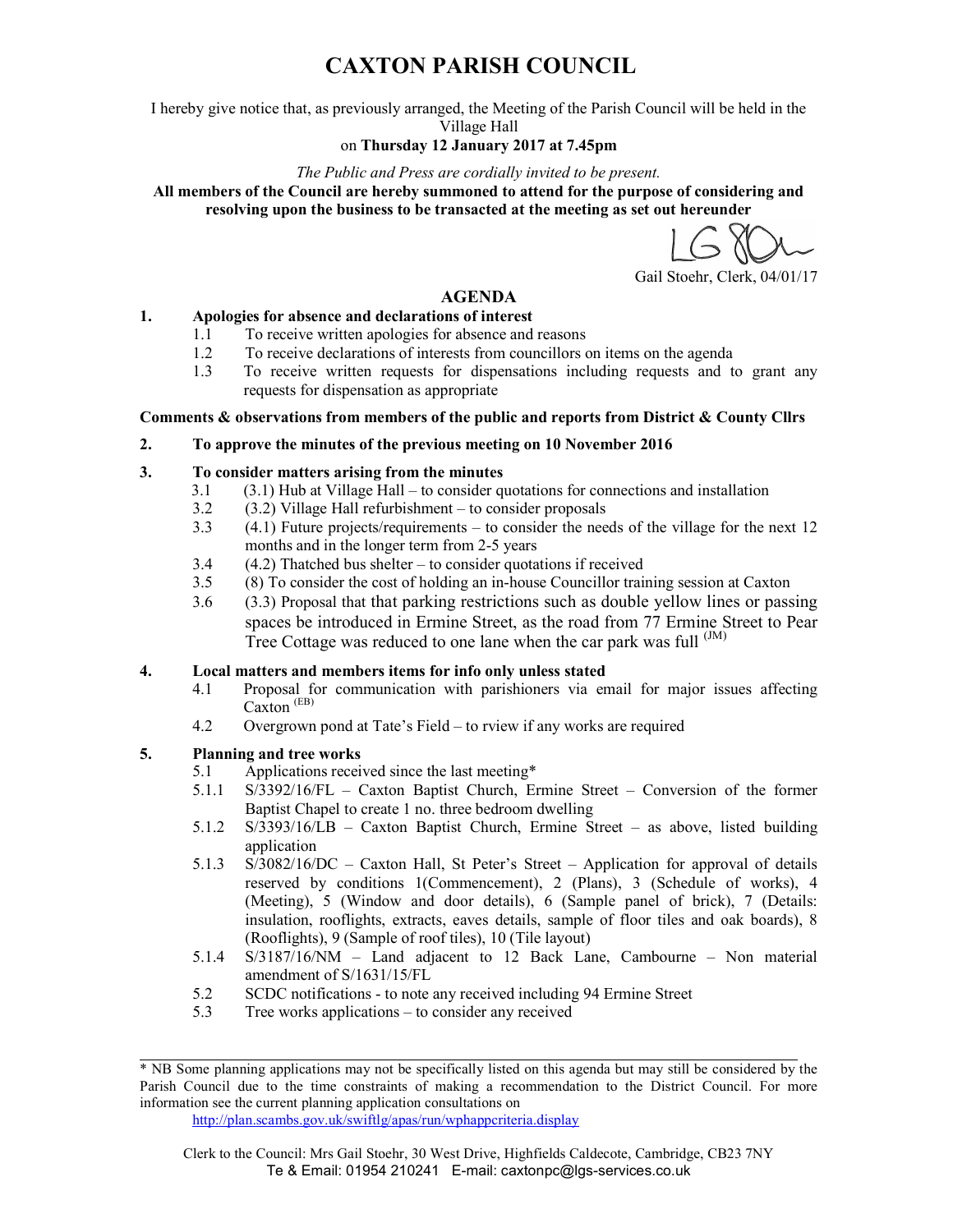#### 6. Finance, procedure & risk assessment

- 6.1 To receive the financial report and approve the payment of bills
- 6.2 To consider any quotes for urgent works required because of risk
- 6.3 To review the budget FY2017 and consider arrangements for any outstanding projects
- 6.4 To consider and approve the budget for FY2018<br>6.5 To set and demand the precept for FY2018
- To set and demand the precept for FY2018

### 7. To consider any correspondence received

- 7.1 Resident damaged gateposts on footpath from Bourn Windmill to Cambourne
- 7.2 Resident query regarding outcome of planning application for land adj 94 Ermine Street
- 7.3 CCC consultation on a draft corporate energy strategy for Cambridgeshire County Council
- 7.4 Heidi Allen MP request for feedback on public transport issues
- 7.5 Application for street trading consent Caxton Hand Car Wash A428 St Neots Road

#### 8. Closure of meeting

http://plan.scambs.gov.uk/swiftlg/apas/run/wphappcriteria.display

<sup>\*</sup> NB Some planning applications may not be specifically listed on this agenda but may still be considered by the Parish Council due to the time constraints of making a recommendation to the District Council. For more information see the current planning application consultations on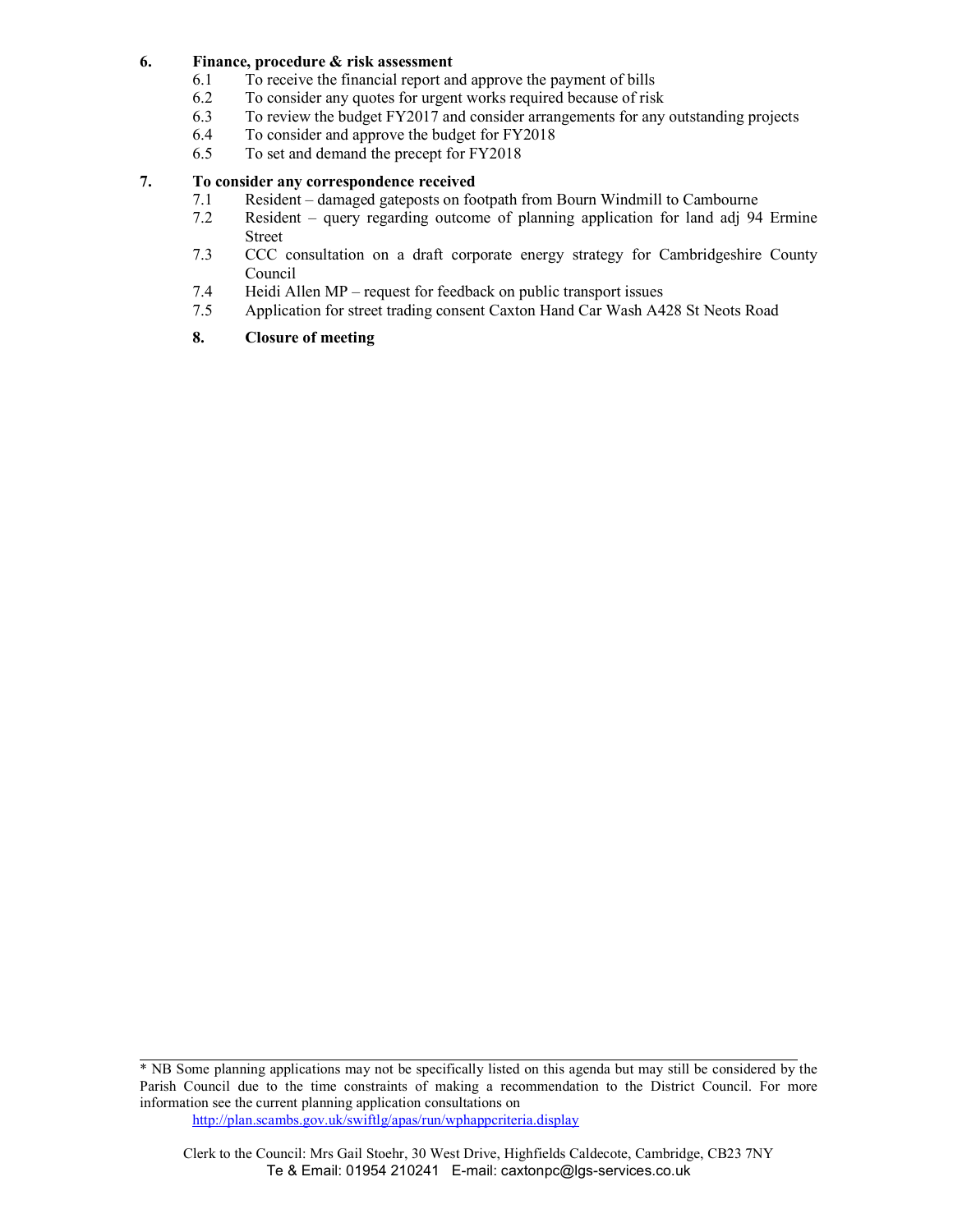### **Clerk report to Caxton Parish Council 12 January 2017**

Where I have background information to support an agenda item this is below.

1. Apologies for absence – none at the time of writing

Declaration of interests – if and as required members should declare their interests state why they have an interest, the type of interest held and if they have a dispensation state this and the extent of their dispensation i.e to either speak or speak and vote. If in doubt declare.

If a member has an interest the Parish Council's policy requires a member to have been granted a dispensation if they wish to speak and/or vote otherwise they must leave the meeting.

- 2. To approve the minutes of the previous meeting on 10 November 2016 attached
- 3. Matters arising
- 3.1 (3.1) Hub at Village Hall to consider quotations for connections and installation Quotations are to be brought to the meeting if received. Cllr Blair writes " An action on me was to determine how much it will cost to install a new phone line for broadband internet access in the village hall. BT offer following information on their website:

"How much does it cost to install a new BT phone line or reconnect an old one? If you are taking a BT Infinity package, then we won't charge you for installing or reconnecting your line. If you are taking a BT Broadband package, then we will charge you £30 for installing a new line. These charges apply whether or not you add BT TV to your package.

If you are ordering a BT Phone package, you may have to pay a connection charge but we'll let you know when you order. There is usually a £50 fee for activating an existing line that is provided by BT or another provider, and a £130 fee for installing a new line."

It reads as though we may not have to pay any installation if we use BT's superfast broadband (Infinity) and £30 if we go for standard infinity. If we also want to add a phone package then we apparently would pay £130 for installing a phone line

To summarise if we go with BT, one package would be the BT Unlimited Infinity 1 package. We'd get unlimited usage and up to 52Mbps download speeds for multiple users. It is £11 per month plus £18.99 monthly line rental, on a 12 month contract, so £29.99 pcm or ~£360 per year (there's also a £59.99 activation and delivery charge but no installation charge). The BT Broadband + Anytime Calls package comes with a 12GB usage limit and up to 17Mb download speeds. It's £4 per month plus £18.99 monthly line rental, on a 12 month contract, so £22.99pcm or £275 per year (there's also a £9.99 delivery charge and a £30 line connection charge).

Oil Club is less than half of this  $(\sim \text{\textsterling}160 \text{ per annum})$  so would need topping up by Village Hall or Parish Council by £100 - £200.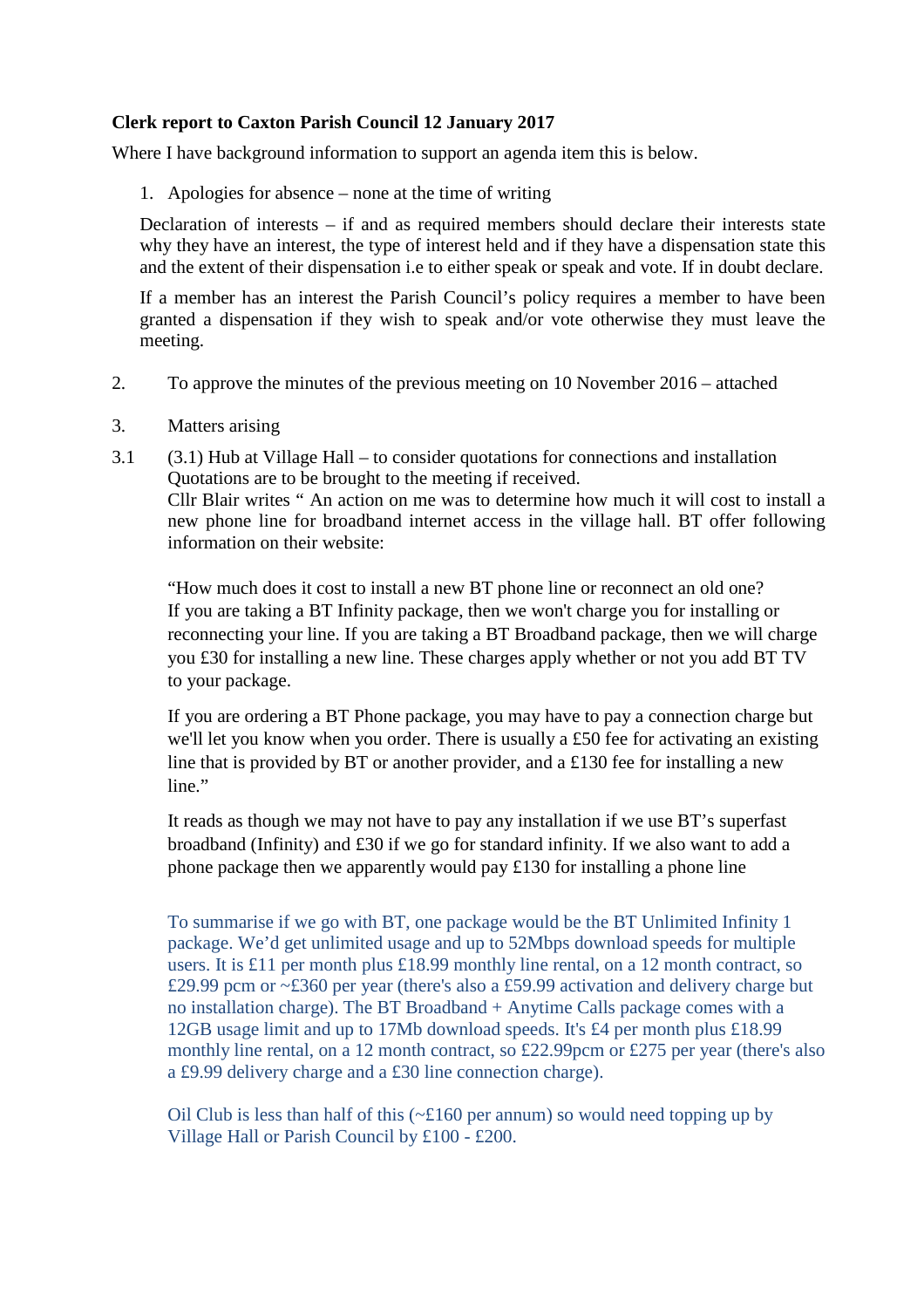- 3.2 (3.2) Village Hall refurbishment to consider proposals from the Working Group The Working Group to report.
- 3.3 (4.1) Future projects/requirements to consider the needs of the village for the next 12 months and in the longer term from 2-5 years
- 3.4 (4.2) Thatched bus shelter to consider quotations if received Quotations will be brought to the meeting if received.
- 3.5 (8) To consider the cost of holding an in-house Councillor training session at Caxton The costs of in-house training are as follows: LCPAS - £100 plus mileage CAPALC – 3 sessions at £300 each or £35.00 if attend at St Ives or when another council arranges.
- 3.6 (3.3) Proposal that that parking restrictions such as double yellow lines or passing spaces be introduced in Ermine Street, as the road from 77 Ermine Street to Pear Tree Cottage was reduced to one lane when the car park was full  $^{(JM)}$
- 4. Local Matters and Members' items
- 4.1 Proposal for communication with parishioners via email for major issues affection Caxton

Cllr Blair to report. He writes:

"It is clear from the recent West Cambourne and A428 upgrade meetings that major building and infrastructure changes are going to affect Caxton within the next two years, and to facilitate timely communication with Caxton Parishioners I'd like to try one more time to augment Brian's Facebook activities with directly emailing people.

Thus I'd like for one of us to put a fairly strongly worded note into the pending Parish Magazine stating that anyone wishing to be consulted on these major projects, where appropriate, must "friend" the Facebook page or must provide Caxton Parish Council with a current email address for each household. Failure to do so will be taken as an indication of disinterest."

### 4.2 Overgrown pond at Tate's Field Other to note: **GRITTING TO BE BACK TO PREVIOUS LEVELS BY END OF JANUARY**

The delivery of gritters and drivers is being fast tracked by Cambridgeshire County Council to make sure by the end of January the authority once again treats 44 per cent of roads.

Councillors agreed at Full Council last Tuesday, 13 December, to increase the percentage of roads, cycleways and paths treated to last year's levels rather than the reduced 30% percent currently being treated.

The decision to reduce the gritting routes and number of vehicles was taken in February as part of the authority's plan to meet around £40 million in savings. This follows the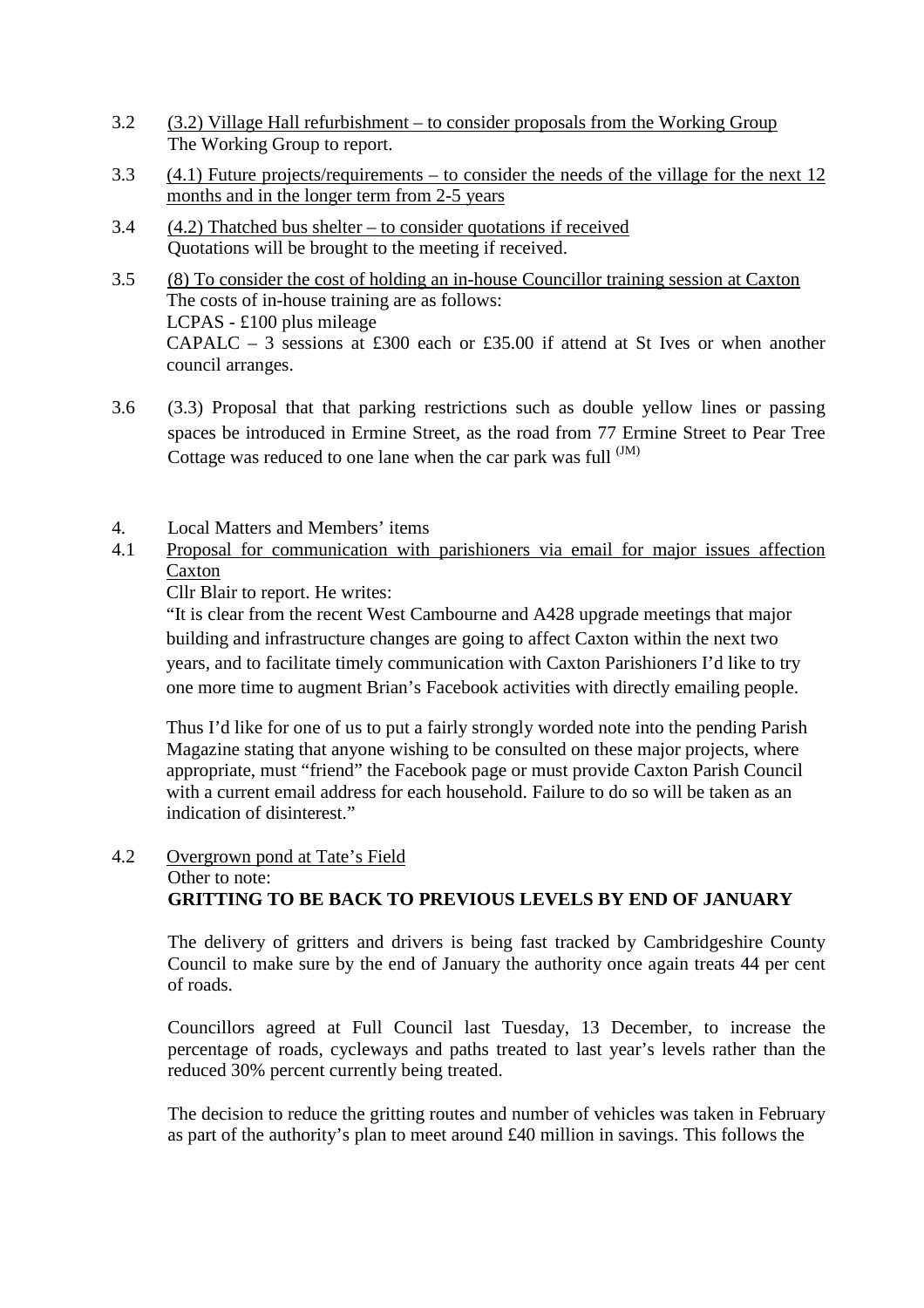The Council has been working with its contractors to secure the extra gritters now needed to cover the extra routes and make sure enough drivers are trained. Extra gritters should be arriving in Cambridgeshire this week.

Although it is expected that this and training will be completed by the end of January as drivers become ready they will immediately be put onto the extra routes.

Cambridgeshire County Councillor Mac McGuire, Chairman of Highways and Community Infrastructure Committee, said: "Following the decision by Full Council the authority contracted our contractors to secure the extra gritting vehicles needed and the drivers needed to operate them. While this should all be completed by January over the next few weeks we will see the old routes reinstated in phases as gritters and drivers become available. But even on treated roads we ask people to drive carefully and make sure they plan their route in cold weather."

- 5. Planning and Tree works
- 5.1 Planning applications\*

NB Some planning applications may not be specifically listed on this agenda but may still be considered by the Parish Council due to the time constraints of making a recommendation to the District Council. For more information see the current planning application consultations on

http://plan.scambs.gov.uk/swiftlg/apas/run/wphappcriteria.display

- 5.1.1 S/3392/16/FL Caxton Baptist Church, Ermine Street Conversion of the former Baptist Chapel to create 1 no. three bedroom dwelling
- 5.1.2 S/3393/16/LB Caxton Baptist Church, Ermine Street as above, listed building application
- 5.1.3 S/3082/16/DC Caxton Hall, St Peter's Street Application for approval of details reserved by conditions 1(Commencement), 2 (Plans), 3 (Schedule of works), 4 (Meeting), 5 (Window and door details), 6 (Sample panel of brick), 7 (Details: insulation, rooflights, extracts, eaves details, sample of floor tiles and oak boards), 8 (Rooflights), 9 (Sample of roof tiles), 10 (Tile layout)
- 5.1.4 S/3187/16/NM Land adjacent to 12 Back Lane, Cambourne Non material amendment of S/1631/15/FL
- 5.2 SCDC Decision notices
- 5.2.1 S/1297/16/FL Office at the Barn, Church Farm, 5 Gransden Road Change of use of Church Cottage, stables and barn to B1 (Business) use, (extension to existing business – Permission granted.
- 5.2.2 S/1298/16/LB Office at the Barn, Church Farm, 5 Gransden Road Proposed internal and external changes to western end of barn range and stable as part of conversion to B1 use – Permission granted.
- 5.2.3 S/0539/16/FL Land adj to 94 Ermine Street Proposed new chalet bungalow Permission granted.
- 5.3 Tree works applications None at the time of writing.
- 6.1 To receive the financial report and approve the payment of bills attached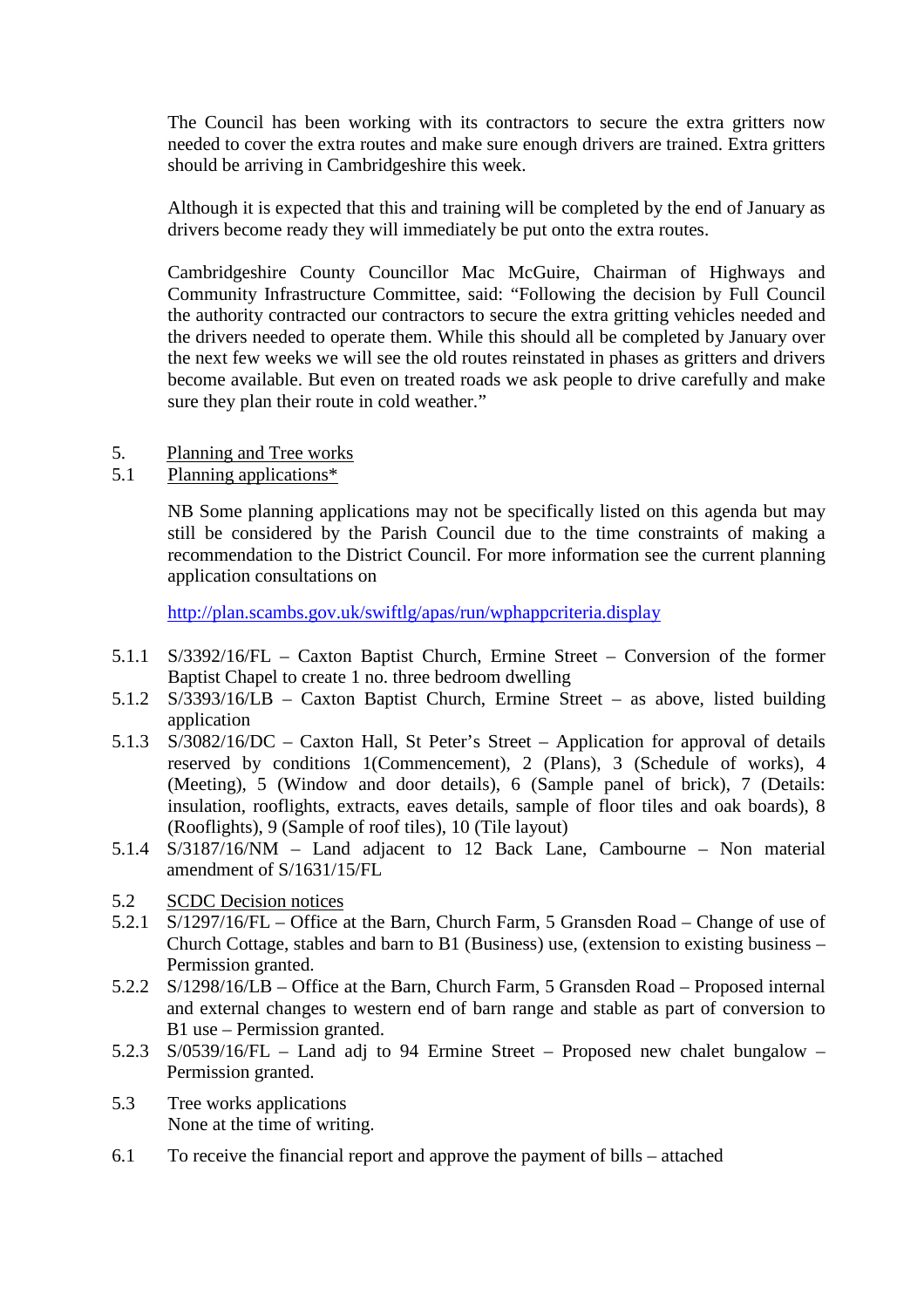| 6.2                                                                             | To consider any quotes for urgent works required because of risk<br>None.                       |                    |  |  |  |  |  |  |
|---------------------------------------------------------------------------------|-------------------------------------------------------------------------------------------------|--------------------|--|--|--|--|--|--|
| 6.3                                                                             | To review the budget FY2017 and consider arrangements for any outstanding projects<br>Attached. |                    |  |  |  |  |  |  |
| 6.4                                                                             | To consider and approve the budget for Fy2018<br>Attached.                                      |                    |  |  |  |  |  |  |
| 6.5<br>To set and demand the precept for FY2018<br><b>Caxton Parish Council</b> |                                                                                                 | 2017/18 Band D     |  |  |  |  |  |  |
|                                                                                 |                                                                                                 | <b>Equivalents</b> |  |  |  |  |  |  |
|                                                                                 |                                                                                                 |                    |  |  |  |  |  |  |
|                                                                                 | Number of Properties as at 1.10.2016                                                            | 228                |  |  |  |  |  |  |
|                                                                                 | <b>Actual Tax Base on 1.10.2016</b>                                                             | 243.6              |  |  |  |  |  |  |
|                                                                                 | Expected New Properties Chargeable for whole year                                               | 10.3               |  |  |  |  |  |  |
|                                                                                 | Expected New Properties Chargeable for part of the year                                         | $\mathbf{0}$       |  |  |  |  |  |  |
|                                                                                 | Less Discount under LCTS                                                                        | $-10.2$            |  |  |  |  |  |  |
|                                                                                 | Less Provision for uncollectable $(0.6\%)$                                                      | $-1.5$             |  |  |  |  |  |  |
|                                                                                 | <b>Tax Base for the Year</b>                                                                    | 242.2              |  |  |  |  |  |  |

### 7. Correspondence

7.1 Resident – damaged gateposts on footpath from Bourn Windmill to Cambourne "Some time ago, about 10 years or so, the County Council supplied and installed 3 metal gates, 2 wooden access for all gates on this footpath to replace the stiles. The gates are required because of livestock.

The metal gates have not required much maintenance in the intervening years, but we have had from time to time had to make successful running repairs to the wooden gate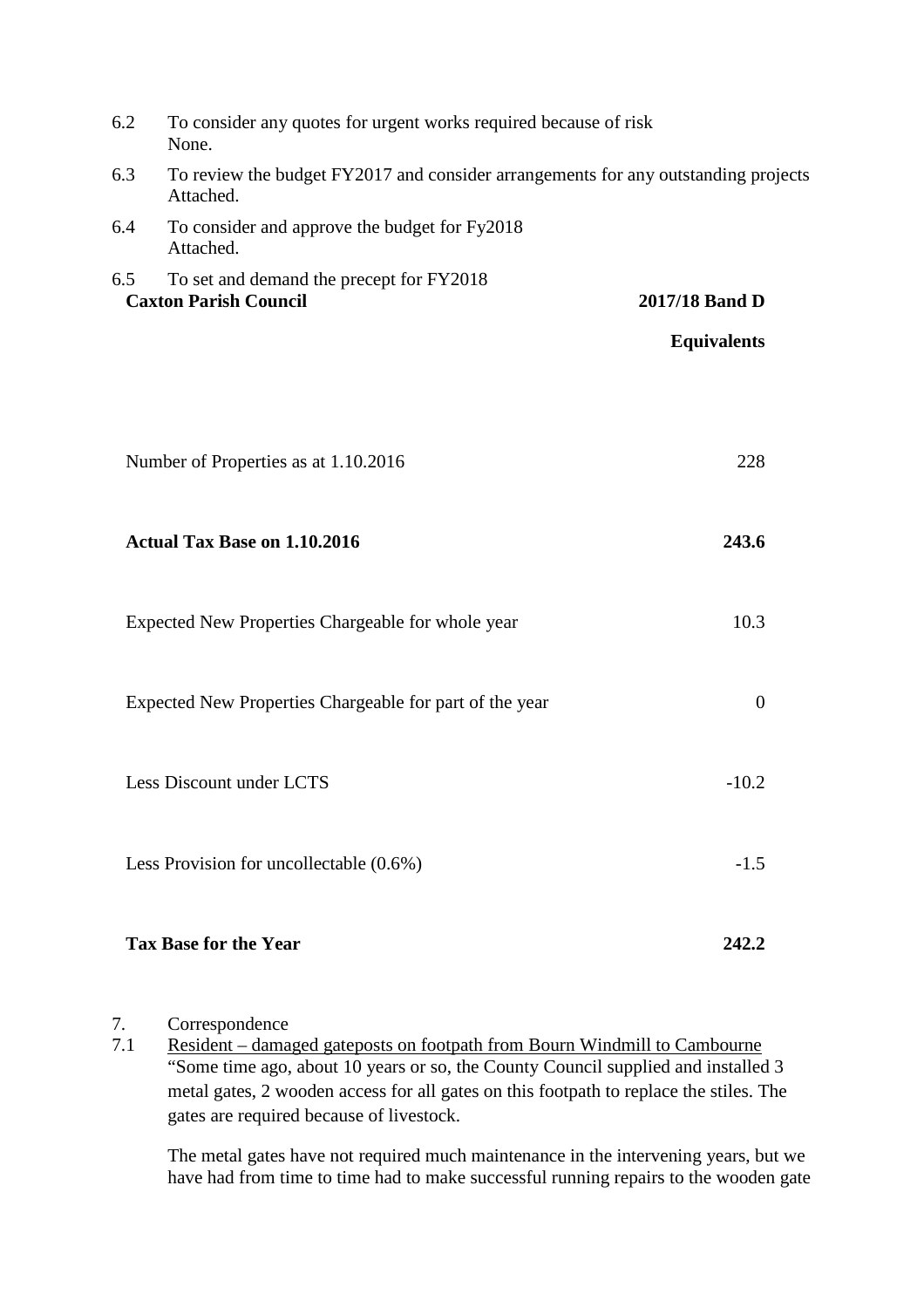posts on the two wooden gates. Since the joining of the footpath with Cambourne, which makes a lovely circular route [Caxton/Cambourne/Bourn]for ramblers and walking groups, runners, dog walkers, visitors to the mill and families on walks, we can have round 30 walkers a day using it, sometimes a lot more. It also seems to be on one of the mobile app routes , and quite often is used by runners who are following specially laid trails. We also have several people attempting to take their bicycles along it too… The majority of local walkers are from Caxton and Cambourne.]

With this high usage, slamming of the gates has caused the main posts to become irrevocably damaged and neither of these gates close properly and are becoming increasingly difficult to operate for able people, never mind disabled… We are pleased to welcome all those who use this route, and we would like to have all the gates on this route in good working order for them all. I am also obliged to use electric fencing to keep livestock away from the faulty gates.

I contacted the County Council's Rights of Way Officer, Peter Gaskin, who suggested that the best course of action would be to approach Caxton Parish Council and draw their attention to this high usage and the issues it has caused to the gateposts. He suggested that Caxton PC might wish to improve this access route, working jointly with Cambridgeshire County Council's Rights of Way Team, with the possibility of jointly funding the two post replacements and installation. He suggests this might be achieved by Caxton PC contacting CC Rights of Way, and applying for joint funding.

I do understand that it is the responsibility of the landowners to maintain the rights of way access, and over the past ten years or so we have repaired the gates, but this is beyond our abilities to patch it up and keep the gates functioning for the route, especially in the light if such a high usage these days. It is only one post per gate which is damaged irrevocably and need replacing, and I attach a couple of photos.

If anyone wishes to check out the situation, I would be happy to show them the issue."

7.2 Resident query regarding outcome of planning application for land adj 94 Ermine Street "The planning application for the above has been approved, 23 December 2016. We are trying to find out if it has or hasn't been presented to the Planning Committee, it doesn't appear to have been. Nor does there seem to be any consultation with the Conservation Officers or Caxton's Tree Officer. In fact any comments that go against the proposal seem to have been set-aside.

We have tried to contact the Planning Officer, John Cosgrove, who has approved the application but haven't been successful yet.

Could you raise this with the Parish Council in order that the Parish Council raise it with South Cambs to determine how this has been able to be approved without being referred to the Planning Committee, Caxton Tree Officer and Conservation Officer.

Any guidance, help with understanding why the process is different this time and if there is any further action to be taken would be gratefully received."

### 7.3 CCC consultation on a draft corporate energy strategy for Cambridgeshire County Council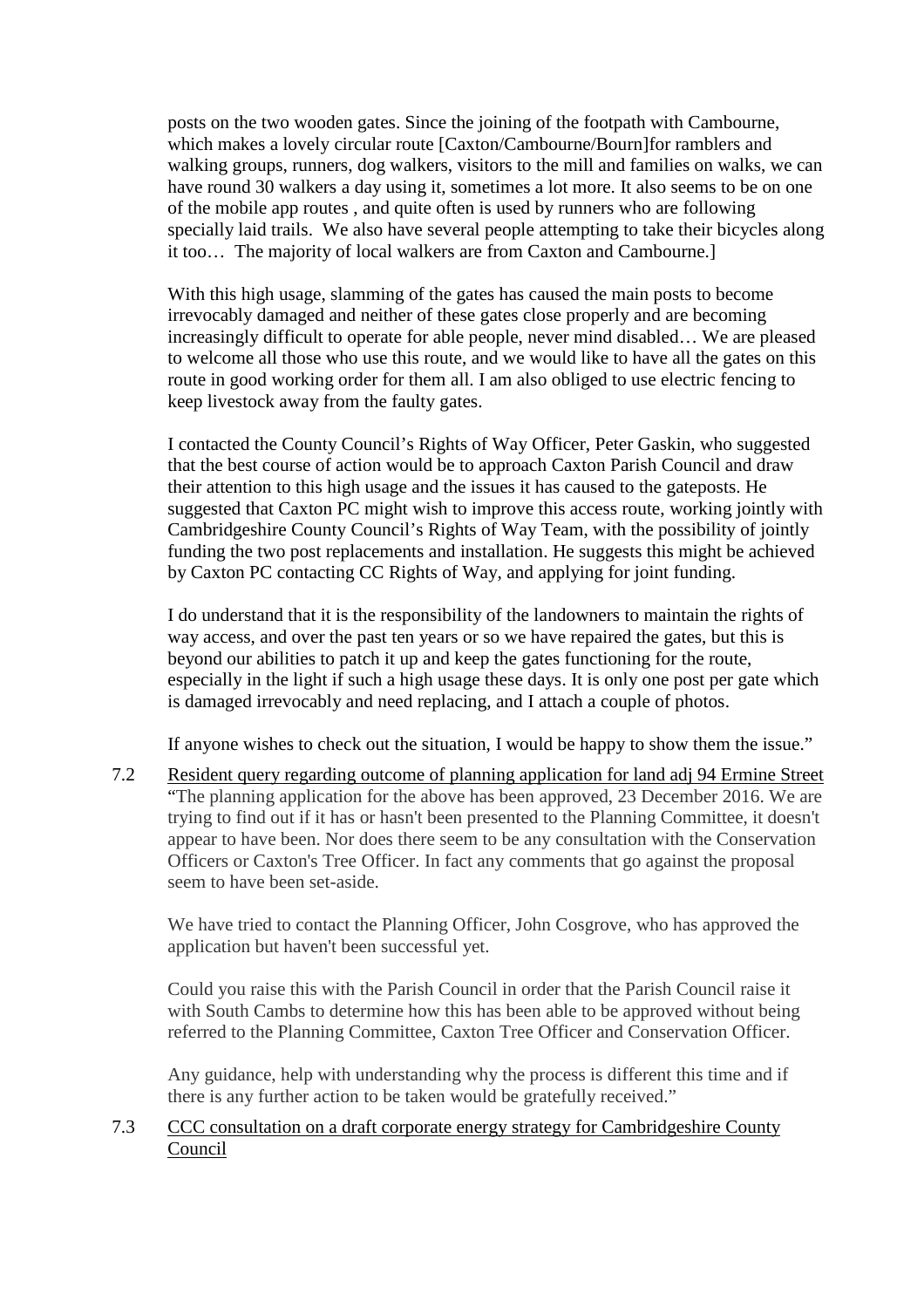Please find below "a link to an online questionnaire for you to feedback your comments. The consultation launches next week on  $3<sup>rd</sup>$  January and will finish on  $31<sup>st</sup>$  January 2017. http://www.smartsurvey.co.uk/s/Consultation\_DRAFTCorporateEnergyStrategy\_CCC/ Please note, the attached draft has included a small amendment to section 3 in the strategy where biomethane projects have been split into smaller and larger schemes as they have different impacts, this allows us to differentiate the feedback via the online questionnaire better." Sheryl French

**Project Director, Mobilising Local Energy Investment** Cambridgeshire County Council

- 7.4 Heidi Allen MP request for feedback on public transport issues Attached.
- 7.5 Application for street trading consent Caxton Hand Car Wash A428 St Neots Road

Application for street Trading Consent - DJK Trading Ltd - Caxton Hand Car Wash - A428 St Neots Road, Caxton CB23 3PD.

If approval is subject to specific locations, Please indicate the locations acceptable.

Trading Name DJK Catering Ltd 9 Derwent Close St Ives Cambs

Location as above Days - Monday - Saturday Times - 7am - 16.00

Selling - Fast Food

8. Closure of meeting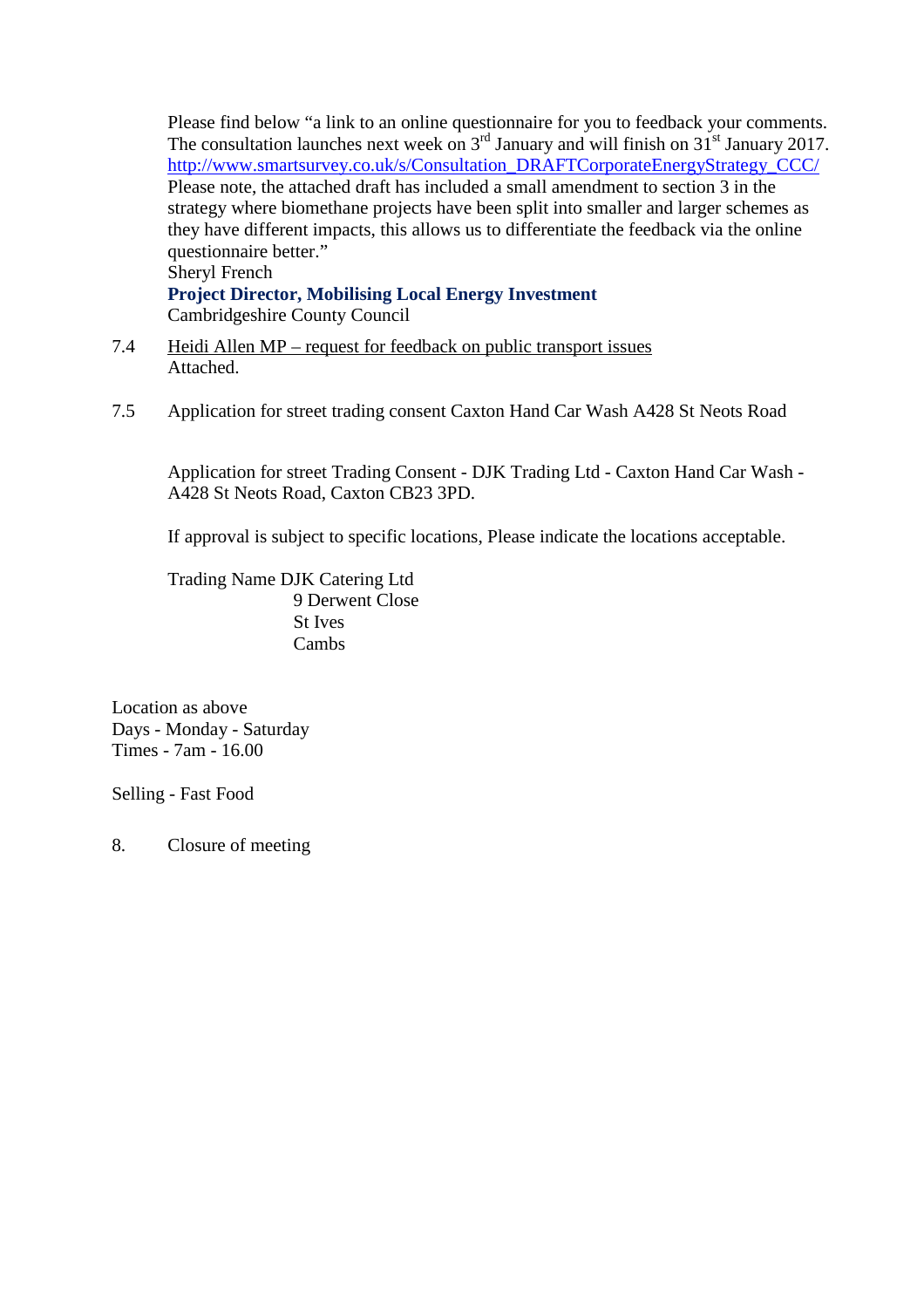| <b>CAXTON PARISH COUNCIL MONTHLY FINANCIAL STATEMENT</b>                                                |                               |              |             |  |  |  |
|---------------------------------------------------------------------------------------------------------|-------------------------------|--------------|-------------|--|--|--|
|                                                                                                         | <b>MEETING</b>                | $Jan-17$     |             |  |  |  |
| <b>Summary of previous month</b><br><b>Balance brought forward</b><br>Adjusts/transfs/inc during period | £41,978.99                    |              |             |  |  |  |
| Expenditure approved at last/between meetings                                                           |                               |              |             |  |  |  |
| <b>BOURN SCHOOL</b>                                                                                     | PIANO APPEAL - S137           | $-500.00$    |             |  |  |  |
| <b>RDP</b>                                                                                              | <b>VILLAGE HALL VALUATION</b> | $-360.00$    |             |  |  |  |
| <b>NEST</b>                                                                                             | <b>PENSION</b>                | $-110.52$    |             |  |  |  |
| <b>NEST</b>                                                                                             | <b>PENSION</b>                | $-110.52$ DD |             |  |  |  |
| <b>Misc credits</b>                                                                                     |                               |              |             |  |  |  |
| <b>CAMBS &amp; COUNTIES</b>                                                                             | <b>INTEREST</b>               | 99.45        |             |  |  |  |
| <b>SANTANDER</b>                                                                                        | <b>INTEREST</b>               | 0.02         |             |  |  |  |
| <b>SANTANDER</b>                                                                                        | <b>INTEREST</b>               | 0.02         |             |  |  |  |
| <b>Total Adjustments</b>                                                                                |                               | $-981.55$    |             |  |  |  |
| Balance revised after adjustments                                                                       |                               | £40,997.44   |             |  |  |  |
| <b>Bank Reconciliation to last statement</b>                                                            |                               |              |             |  |  |  |
| Account                                                                                                 | <b>Funds</b>                  | Statement    | Outstanding |  |  |  |
| <b>Unity Trust Current Acc</b>                                                                          | 30,606.62                     | 31,221.62    | $-615.00$   |  |  |  |
| Cambs & County Bank                                                                                     | 10,387.00                     | 10,387.00    |             |  |  |  |
| Santander Savings Acc                                                                                   | 3.82                          | 3.82         |             |  |  |  |
| Total                                                                                                   | 40,997.44                     | 41,612.44    | $-615.00$   |  |  |  |
| <b>Expenditure for approval</b>                                                                         |                               | £            |             |  |  |  |
| <b>LG STOEHR</b>                                                                                        | <b>SALARY</b>                 | 3.33         |             |  |  |  |
| <b>B STEWARD</b>                                                                                        | <b>SALARY</b>                 | 25.00        |             |  |  |  |
| <b>LGS SERVICES</b>                                                                                     | <b>ADMIN SUPPORT</b>          | 454.13       |             |  |  |  |
| <b>LGS SERVICES</b>                                                                                     | <b>ADMIN SUPPORT</b>          | 414.64       |             |  |  |  |
| <b>NEST</b>                                                                                             | <b>PENSION</b>                | 223.53 DD    |             |  |  |  |
| <b>HMRC</b>                                                                                             | <b>PAYE/NIC</b>               | 89.80        |             |  |  |  |
| <b>BUCHANS</b>                                                                                          | <b>GRASSCUTTING</b>           | 328.80       |             |  |  |  |
| ICO                                                                                                     | <b>DPA</b>                    | 35.00        |             |  |  |  |
| <b>EVERSDEN PC</b>                                                                                      | <b>TRAINING</b>               | 40.00        |             |  |  |  |
| Total expenditure                                                                                       |                               | 1614.23      |             |  |  |  |
| Balance c/f                                                                                             |                               | £39,383.21   |             |  |  |  |
|                                                                                                         |                               |              |             |  |  |  |

Gail Stoehr Responsible Financial Officer

### Notes:

Late invoices will be reported to the meeting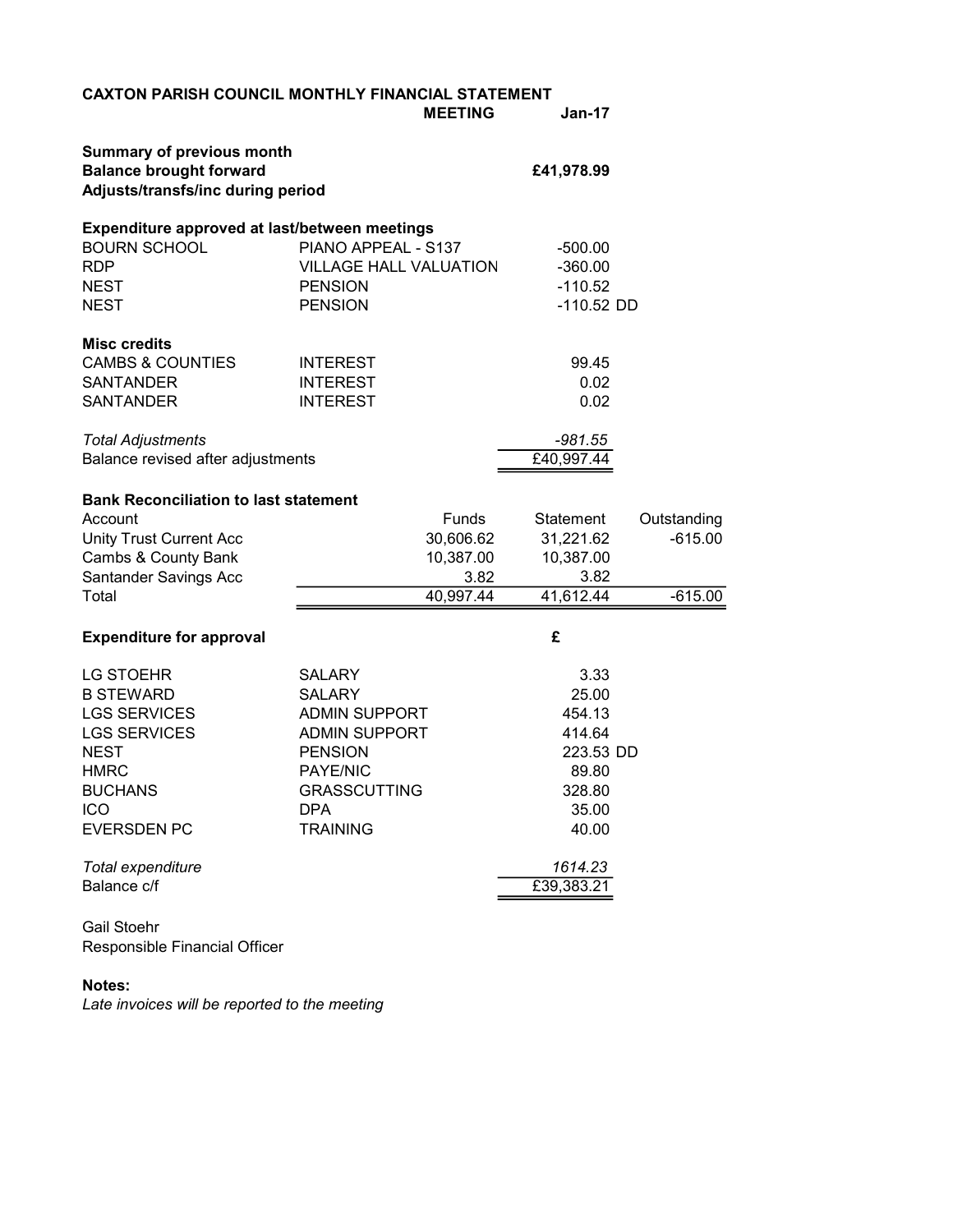| <b>CAXTON PARISH COUNCIL BUDGET</b>                                                  |                                 |                    |                |                    | FY17 NOTES                                                                                                                           | FY18 NOTES                                                                                                                                   |
|--------------------------------------------------------------------------------------|---------------------------------|--------------------|----------------|--------------------|--------------------------------------------------------------------------------------------------------------------------------------|----------------------------------------------------------------------------------------------------------------------------------------------|
|                                                                                      | $\mathbf{2}$<br><b>APPROVED</b> | 3<br><b>ACTUAL</b> | 4<br>%         | 5<br><b>DRAFT</b>  |                                                                                                                                      |                                                                                                                                              |
| <b>INCOME</b>                                                                        | BUDGET 2017                     | 12/1/17            |                | <b>BUDGET 2018</b> |                                                                                                                                      |                                                                                                                                              |
| <b>ADVERTISING</b><br><b>AGENCY SERVICES &amp; GRANTS</b>                            |                                 | 0.00               |                |                    |                                                                                                                                      |                                                                                                                                              |
| Parish Paths                                                                         |                                 |                    |                |                    |                                                                                                                                      |                                                                                                                                              |
|                                                                                      |                                 |                    |                |                    | no informaiton on grant but some County Cllrs are                                                                                    | no informaiton on grant but some County Cllrs are                                                                                            |
| Grasscutting<br><b>GENERAL ADMIN</b>                                                 | 331.51                          | 331.51             | 100%           |                    | 331.51 indicating might be cut altogether                                                                                            | indicating might be cut altogether                                                                                                           |
|                                                                                      |                                 |                    |                |                    |                                                                                                                                      | new higher interest rate bank account opened in 2013.                                                                                        |
| Interest                                                                             | 30                              | 108.33             | 361%           |                    | 110 new higher interest rate bank account opened in 2013                                                                             | The PC should move money to the savings account to<br>maximise interest.                                                                     |
| Misc                                                                                 |                                 |                    |                |                    |                                                                                                                                      |                                                                                                                                              |
| <b>PRECEPT</b><br><b>SPECIAL PROJECTS</b>                                            | 18538                           | 18538.00<br>0.00   | 100%           |                    |                                                                                                                                      |                                                                                                                                              |
| <b>VILLAGE &amp; ASSET MAINTENANCE</b>                                               |                                 | 0.00               |                |                    |                                                                                                                                      |                                                                                                                                              |
| MISC.<br>Release from general reserves to support budget                             |                                 | 0.00               |                |                    |                                                                                                                                      |                                                                                                                                              |
| <b>TOTAL</b>                                                                         | 18899.51                        | 18977.84           | 100%           | 441.51             |                                                                                                                                      |                                                                                                                                              |
| <b>PAYMENTS</b>                                                                      |                                 |                    |                |                    |                                                                                                                                      |                                                                                                                                              |
|                                                                                      |                                 |                    |                |                    |                                                                                                                                      |                                                                                                                                              |
|                                                                                      |                                 |                    |                |                    |                                                                                                                                      |                                                                                                                                              |
| <b>ADVERTISING (Newsletter &amp; Website)</b><br><b>AGENCY SERVICES &amp; GRANTS</b> | 50                              | 0.00               | 0%             |                    | 50 Parish Council to consider website provision                                                                                      | PC Is now posting info to village website.                                                                                                   |
|                                                                                      |                                 |                    |                |                    |                                                                                                                                      |                                                                                                                                              |
| Grasscutting                                                                         | 1600                            | 1330.00            | 83%            | 1600 cut.          | year 2 of 3.8 cuts contracted. In FY16 one additional                                                                                | year 3 of 3. 8 cuts contracted.                                                                                                              |
|                                                                                      |                                 |                    |                |                    |                                                                                                                                      |                                                                                                                                              |
| Parish Paths<br><b>GENERAL ADMIN</b>                                                 |                                 |                    |                |                    |                                                                                                                                      |                                                                                                                                              |
| Salaries                                                                             | 2051                            | 1541.50            | 75%            |                    | 1994.616 increased by anticipated 3%                                                                                                 | based on NALC pay scales                                                                                                                     |
|                                                                                      |                                 |                    |                |                    | Backdated outstanding. Last year the Council asked for                                                                               |                                                                                                                                              |
|                                                                                      |                                 |                    |                |                    | a time extension on the contract due to the elections.                                                                               |                                                                                                                                              |
| Admin support                                                                        | 4576                            | 3694.10            | 81%            |                    | The Council to consider if it wishes to extend the<br>4576 contract for two further years. One year contract £4862 Contract year 2/3 |                                                                                                                                              |
|                                                                                      |                                 |                    |                |                    |                                                                                                                                      |                                                                                                                                              |
| Misc gen admin                                                                       | 2400                            | 2154.32            | 90%            | 2400               |                                                                                                                                      |                                                                                                                                              |
| Election costs                                                                       |                                 | 0.00               |                |                    | Elections 2018                                                                                                                       | Elections 2018                                                                                                                               |
| <b>SECTION 137</b>                                                                   | 1800                            |                    | 28%            |                    | How much does the PC want to allocate in FY2017?                                                                                     | How much does the PC want to allocate in FY2018?                                                                                             |
|                                                                                      |                                 |                    |                |                    |                                                                                                                                      |                                                                                                                                              |
| Cambourne Community Centre Committee<br>Bourn School Piano Appeal                    |                                 | 500.00             |                |                    |                                                                                                                                      |                                                                                                                                              |
| Children's Christmas Party                                                           |                                 |                    |                |                    | past recipients shown as examples                                                                                                    | past recipients shown as examples                                                                                                            |
| Shriv. Trust<br>Neighbourhood Watch                                                  |                                 |                    |                |                    |                                                                                                                                      |                                                                                                                                              |
|                                                                                      |                                 |                    |                |                    |                                                                                                                                      |                                                                                                                                              |
|                                                                                      |                                 |                    |                |                    | What does the PC want to do in FY2017 and how will                                                                                   | What does the PC want to do in FY2018 and how will                                                                                           |
| <b>SPECIAL PROJECTS (unallocated)</b>                                                |                                 |                    |                |                    | this be funded e.g. Precept or grants?                                                                                               | this be funded e.g. Precept or grants?                                                                                                       |
| Signage<br>Additional Planting                                                       | 300<br>250                      |                    | 0%<br>0%       |                    |                                                                                                                                      |                                                                                                                                              |
| Speedwatch                                                                           | 1000                            |                    | 0%             |                    |                                                                                                                                      |                                                                                                                                              |
| <b>Flood Risk</b>                                                                    | 500                             |                    | 0%             |                    | June 2016 PC decided to allocate £1300 towards MIS                                                                                   |                                                                                                                                              |
| Minor Highways Improvement Scheme                                                    | 1000                            |                    | 0%             |                    | bid for buffer zone chevrons and gates                                                                                               |                                                                                                                                              |
| <b>VILLAGE &amp; ASSETS MAINTENANCE</b>                                              |                                 |                    |                |                    |                                                                                                                                      |                                                                                                                                              |
|                                                                                      |                                 |                    |                |                    | What repairs and maintenance might be required                                                                                       | What repairs and maintenance might be required                                                                                               |
| Assets maintenance                                                                   |                                 |                    |                |                    | during FY17? Suggest all assest checked annually in<br>November in preparation for the budget.                                       | during FY18? Suggest all assest checked annually in<br>November in preparation for the budget.                                               |
|                                                                                      |                                 |                    |                |                    |                                                                                                                                      |                                                                                                                                              |
| POS grasscutting & landscaping & ditches                                             | 100                             |                    | 0%             |                    | annual play equipment inspection plus play equipment                                                                                 | annual play equipment inspection plus play equipment                                                                                         |
|                                                                                      |                                 |                    |                |                    | repairs for original play equipment from earmarked                                                                                   | repairs for original play equipment from earmarked                                                                                           |
| Play equipment inspection & Misc                                                     |                                 |                    |                |                    | reserves.                                                                                                                            | reserves.                                                                                                                                    |
| Trees                                                                                |                                 |                    |                |                    |                                                                                                                                      |                                                                                                                                              |
|                                                                                      |                                 |                    |                |                    |                                                                                                                                      |                                                                                                                                              |
| <b>Street lights</b>                                                                 | 150                             |                    | 0%             |                    | 740 Guestimate.                                                                                                                      | Guestimate.                                                                                                                                  |
|                                                                                      |                                 |                    |                |                    | underspend on fund to be moved to earmarked                                                                                          | Previosly agreed to move £2k per year until further                                                                                          |
| Village Hall<br><b>LEGAL FEES</b>                                                    | 2000                            | 300.00             | 15%            |                    | reserves at FYE 2016                                                                                                                 | notice                                                                                                                                       |
| <b>CONTINGENCY</b>                                                                   | 1122                            |                    | 0%             |                    |                                                                                                                                      |                                                                                                                                              |
| S145 Entertainment                                                                   |                                 |                    |                |                    |                                                                                                                                      |                                                                                                                                              |
| <b>RELEASE FROM RESERVES</b>                                                         |                                 |                    |                |                    | Any underspend will stay in general reserves                                                                                         | Any underspend will stay in general reserves                                                                                                 |
| <b>INCREASE THE GENERAL RESERVES</b><br><b>MISC</b>                                  |                                 |                    |                |                    |                                                                                                                                      |                                                                                                                                              |
|                                                                                      |                                 |                    |                |                    |                                                                                                                                      |                                                                                                                                              |
| <b>TOTAL</b>                                                                         | 18899                           | 9519.92            | 50%            | 11361              |                                                                                                                                      |                                                                                                                                              |
|                                                                                      |                                 |                    |                |                    |                                                                                                                                      |                                                                                                                                              |
| <b>Reserves</b><br>POS mainenance fund                                               | <b>B/f</b><br>6243.70           | Rec                | Pay<br>1829.49 | C/f<br>4414.21     | grasscutting and play equipment repairs                                                                                              | grasscutting and play equipment repairs                                                                                                      |
| Parish Paths fund                                                                    | 302.00                          |                    |                | 302.00             |                                                                                                                                      |                                                                                                                                              |
| Play equipment fund                                                                  | 500.88                          |                    |                | 500.88             |                                                                                                                                      |                                                                                                                                              |
| Cross Keys Fund (earmarked for village project)                                      | 705.83                          |                    |                | 705.83             |                                                                                                                                      |                                                                                                                                              |
| R/O Cross Keys S106                                                                  | 3124.15                         |                    |                | 3124.15 space      | £3124.15 play equipment, £516.31 community facility                                                                                  | £3124.15 play equipment, £516.31 community facility                                                                                          |
| Planting                                                                             | 250.00                          |                    |                | 250.00             |                                                                                                                                      | space                                                                                                                                        |
| Minor Highways Improvement Scheme                                                    | 0.00                            |                    |                |                    | 0.00 changed during year to dog fouling signage                                                                                      | changed during year to dog fouling signage                                                                                                   |
| Trees                                                                                | 200.00                          |                    |                | 200.00             |                                                                                                                                      |                                                                                                                                              |
| Village Hall                                                                         | 3999.00                         |                    |                | 5999.00 2016)      | £1,000 earmarked tro village hall refurbishement (April                                                                              | £1,000 earmarked tro village hall refurbishement (April<br>2016)                                                                             |
| Admin support outstanding                                                            | 0.00                            |                    |                | 0.00               |                                                                                                                                      |                                                                                                                                              |
| Notice board and speedwatch projects<br>Entertainment                                | 323.50<br>500.00                |                    |                | 500.00             | 323.50 notice board installation invoice o/s                                                                                         | notice board installation invoice o/s                                                                                                        |
|                                                                                      |                                 |                    |                |                    |                                                                                                                                      |                                                                                                                                              |
| Conoral fund                                                                         | 1507010                         |                    |                | na canco           | Council to roviour its nation                                                                                                        | General reserves should be 1-1.5 x annual expenditure. General reserves should be 1-1.5 x annual expenditure.<br>Council to mulourite nation |
|                                                                                      |                                 |                    |                |                    |                                                                                                                                      |                                                                                                                                              |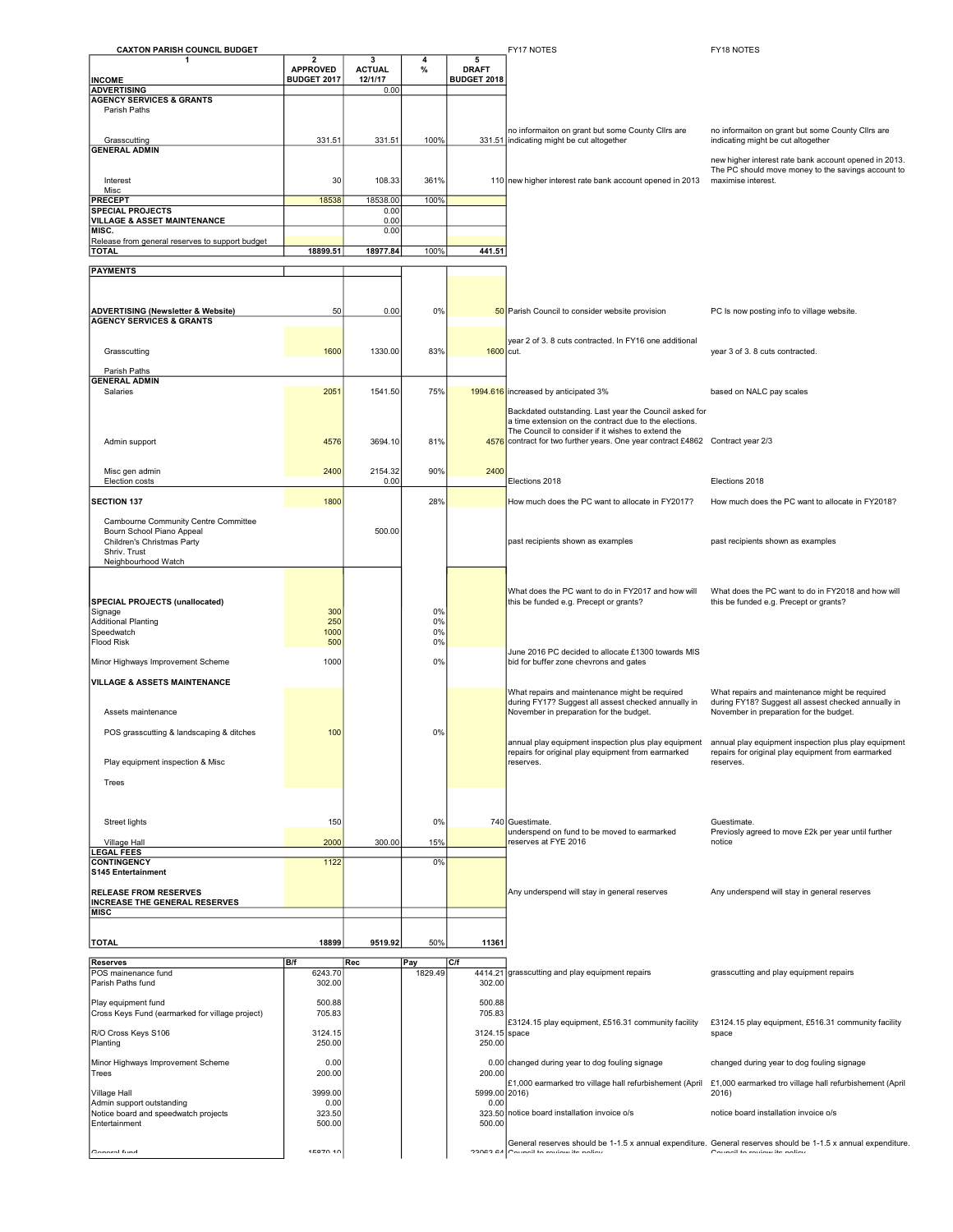#### PAYMENTS 11349.41

**Notes:**<br>Misc general admin = members and admin expenses, office fee, insurance, affiliation fees, audit fees etc.<br>POS grasscutting & landscaping maintenance = funded from commuted sum from developer partly verges fromPC .